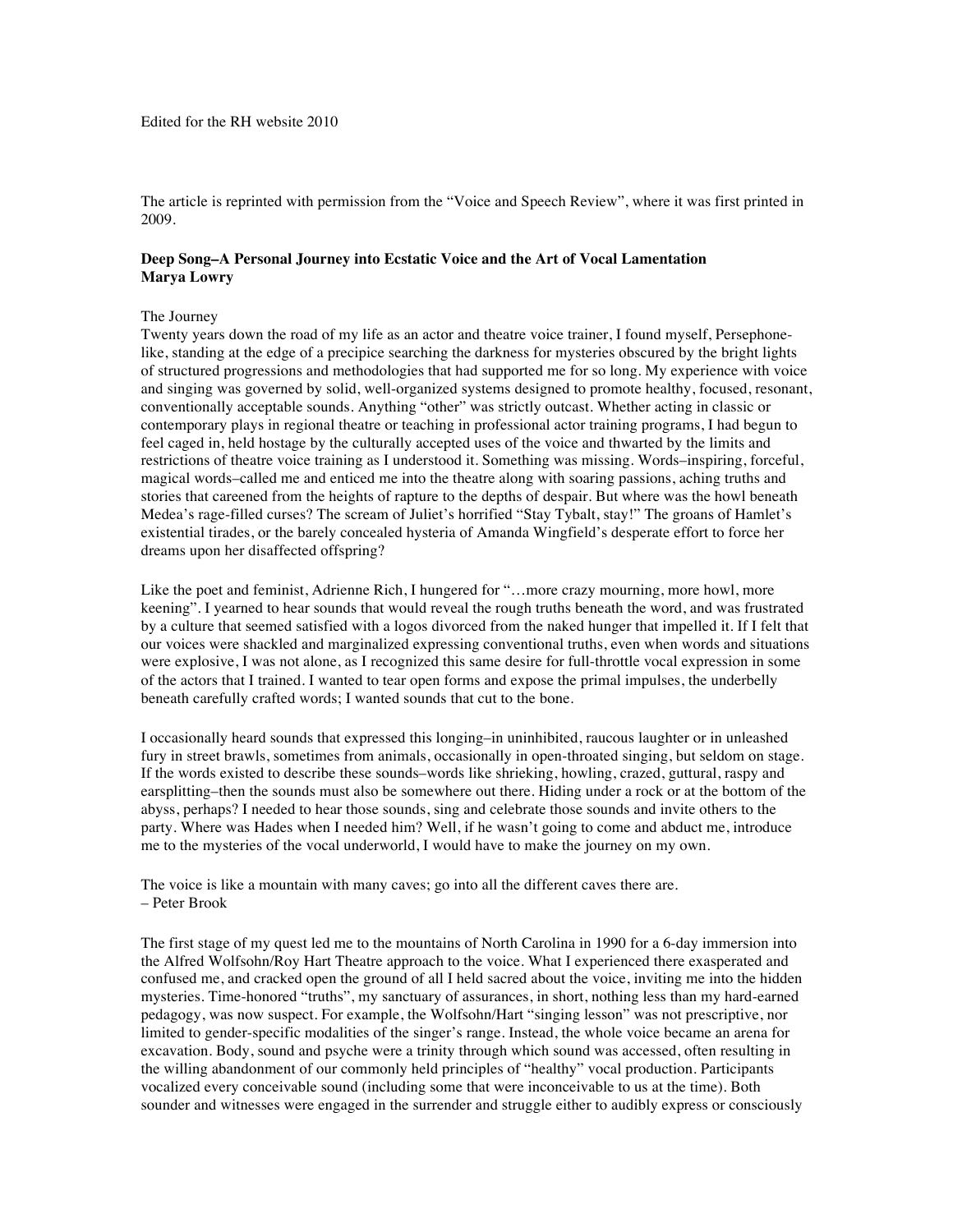internalize the heights, depths, beauty, beast, agony and ecstasy of their inner world. In this setting, I discovered and freely reveled in sounds that could genuinely reveal the darkness of Medea's rage, such as those "broken" and "corded" utterances hiding in the silent cavern, the "break", between my head and chest voice. Or her shattered mother's love expressed in the sublime simplicity of the angelic soprano released on the descent from peeps and squeaks exhumed from soundings explored in the uppermost octave of the piano.

Another epiphany came when, in an attempt to connect to my low "masculine" pitches and timbres, I unwittingly began to vocalize the unsounded groans of silent labors and birth events of my children many years earlier. Emerging from these experiences, I knew that I would never be satisfied with less than the essence of my whole Self revealed through my voice. The well-acted, but polite, sounds uttered in the theatre would no longer suffice.

I questioned my ability to integrate this new experience into my known world. Would these sounds have meaning for other actors and audiences? Do they, too, secretly long for the precarious edges of vocal expression? Could I eventually utter sounds that I heard from others but that my own body refused to access? How would I pursue this principle of the 8-octave voice in a world of the uninitiated? Did I have the stamina and will to pursue further training and incorporate it in my teaching? These were some of the questions that followed me down the mountain from this transformative week. To say I understood little about this approach to voice would be exceedingly generous; understanding and integration would be long process. I had arrived hoping for a bit of inspiration and unwittingly found myself an initiate. It seemed that I now had a choice–savor the memory of this experience and move on, or forge a new relationship with my voice and teaching methodology that would be neither easily satisfied nor augmented. I chose the latter.

In addition to continued study with Roy Hart teachers in the US and France, I immediately sought ways to expand the boundaries of my personal performance work. This included singing with a small group of classically trained, Boston musicians who were exploring a variety of musical languages, including microtonal sound art compositions. The instruments included steel cello, bowed cymbals and other metal objects, flute, violin and a glass organ tuned to a symmetrical twenty-three tone octave. Over a period of four years, we performed these sound art pieces in experimental theatre venues, offering me the opportunity to break out of constricting forms as I explored "extended" voice merged with microtonal singing. Singing microtones proved a challenge for me, since my western ear faithfully guided me to familiar harmonic modes such as thirds and fifths. But the leader of this group, an innovative and determined musician, helped me learn to hear and sing "between the notes". I found the exploratory tone of this unconventional work to be both personally and artistically liberating. Our inquiries evolved to include texts that would invite extreme vocal use while telling recognizable stories; the works of Russian poet, Anna Akhmatova, and classical arias (deconstructed) were among them.

During this time, I was also incorporating Roy Hart-style training into my MFA theatre voice classes. To provide them with a forum to apply their extreme voice training, as well as challenge my own ideas about its practical use, I directed a non-traditional production of Garcia Lorca's, Yerma. We searched for ways to audibly reveal the chaos smoldering just below the surface of the rational syntax of language, and to express it within the context of a full-length play. The evocative artistic use of extended voice by the actors in this production confirmed for me the primacy of voice, in all its colors, as an undervalued, creative element in theatre.

Reach your hand deep into life and what comes up is your subject matter. –Goethe

The theme of the suppression of the human voice in our culture, mirrored in the theatre, continued to feed my shifting pedagogy as I pursued new inspirations and directions for performance opportunities. In 1999, while researching a new theatre project based upon the earliest mythology surrounding Medea, I uncovered a link (of which I had been unaware) between the ancient, legalized silencing of women and what I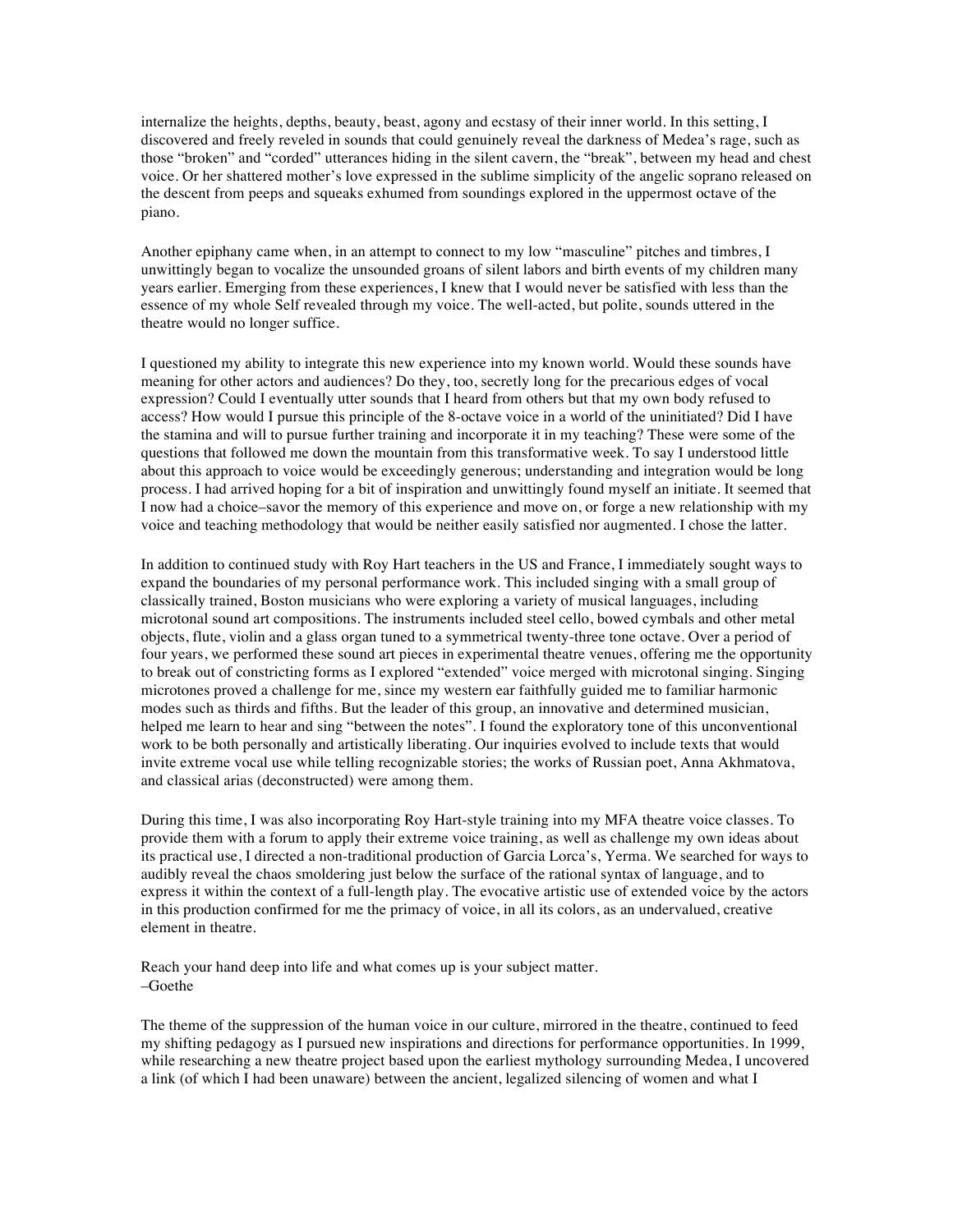perceived as the deeply entrenched and ongoing silencing of women across cultures–in homes, churches and synagogues, the street and the work place.

This link connects us back to the 6th century BC when the physical and vocal presence of women was being systematically outlawed from the public arena for the "good" of the burgeoning democracy. The final gag was securely in place when the Athenian lawmaker, Solon, silenced the last legal expression of women's voice allowed in public–her free participation in public funerary events–her vocal rites of lamentation.

What was so powerful, so threatening about this form of female vocal expression that it had to be silenced? Could it be that feminine sound was detrimental to emerging ideas of democracy? More urgently, what exactly was this fear-inducing sound produced by grieving mothers, daughters and wives? What was ritual lamentation and why was it so dangerous to organized society? The concepts and multi-cultural expressions of misogyny were not unfamiliar to me, but I had understood it primarily in relationship to the personhood of woman. Now I wondered how much it also related to her unique vocal timbres and ways of expressing herself: to her mystery, her ungovernable, unquenchable lust for life and her uniquely un-masculine contribution to it? What was it about her voice–literally and metaphorically–that was so dangerous?

Detailed examination of these questions lies beyond the scope of this essay and can be found in numerous resources (some, suggested at the end of this piece). However, three things called me into this new crack in the earth: the possibility of discovering and liberating the censored voices of ancient lamentation, its creative potential in actor training and theatre performance, and its relevance to the principle of Roy Hart's "8-octave ideal" for voice and life. The preceding years of vocal exploration would be the candle to light my descent into the underworld of taboo vocal lamentation.

This journey has taken me from ancient Greece and Israel where both men and women once practiced public expressions of lament freely and unashamedly (called moirologia and quinah respectively), to pre-Christian Celtic Isles where the sharp cries of female mourners (caoineadah or keening) announced and accompanied the death-watch among friends and neighbors, to its eventual silencing in these lands. Embedded deep within cultures around the globe–from the Balkans to Scotland, from the Tamil women of Southern India to South America and Africa–mourning practices survive in public gatherings of women (and men) who continue to sing, chant, weep, protest, rage, blame and bargain while their physical acts of breast-beating, hair-tearing, rhythmic swaying, and knocking on graves, bravely sound the cries of human bereavement. The loss of this oral tradition is felt most keenly in areas where the logos word, defined by reason and persuasion, reigns supreme and the Mother Tongue, the primary voice of women, has been supplanted. This is evident in most of Western Europe, the US and the many countries where imperialistic influence dominated throughout the 19th and 20th centuries.

The suppression of public women mourners exists more vehemently in countries where religion and politics joined hands to curb the influence of women, the Middle East and Ireland, among them. Purposeful, active and assertive, public lamentation was indeed dangerous to the established order within some communities. For example, for centuries, Greek women used the passionate vocal sounds joined to highly structured, poetic laments to claim their right to the body, story, and property of dead males and to stir the family to revenge, releasing violence upon violence, as seen in the Mani clans of the Peloponnese. Although frowned upon by the religious and political structures of recent history, in many rural parts of Greece and the world, the age-old lament songs still resound at funerals, and women continue to assert their birthright to live out loud. When placed in the context of duty, tradition and disempowerment, is it any wonder that women still cling to this ancient tradition, holding sacred the public, aural expression of their deep song in its richness and glory?

I was provoked and fascinated by the craft required and artistry inherent in these varied traditions of lamentation ceremonies. They offered uncharted territories for investigation and a way to broaden my venture to vocal boundary breaking; not least of all, it offered significant potential for theatrical impact. That this genre requires a certain audacity, galvanizes and unleashes strong energies and provokes powerful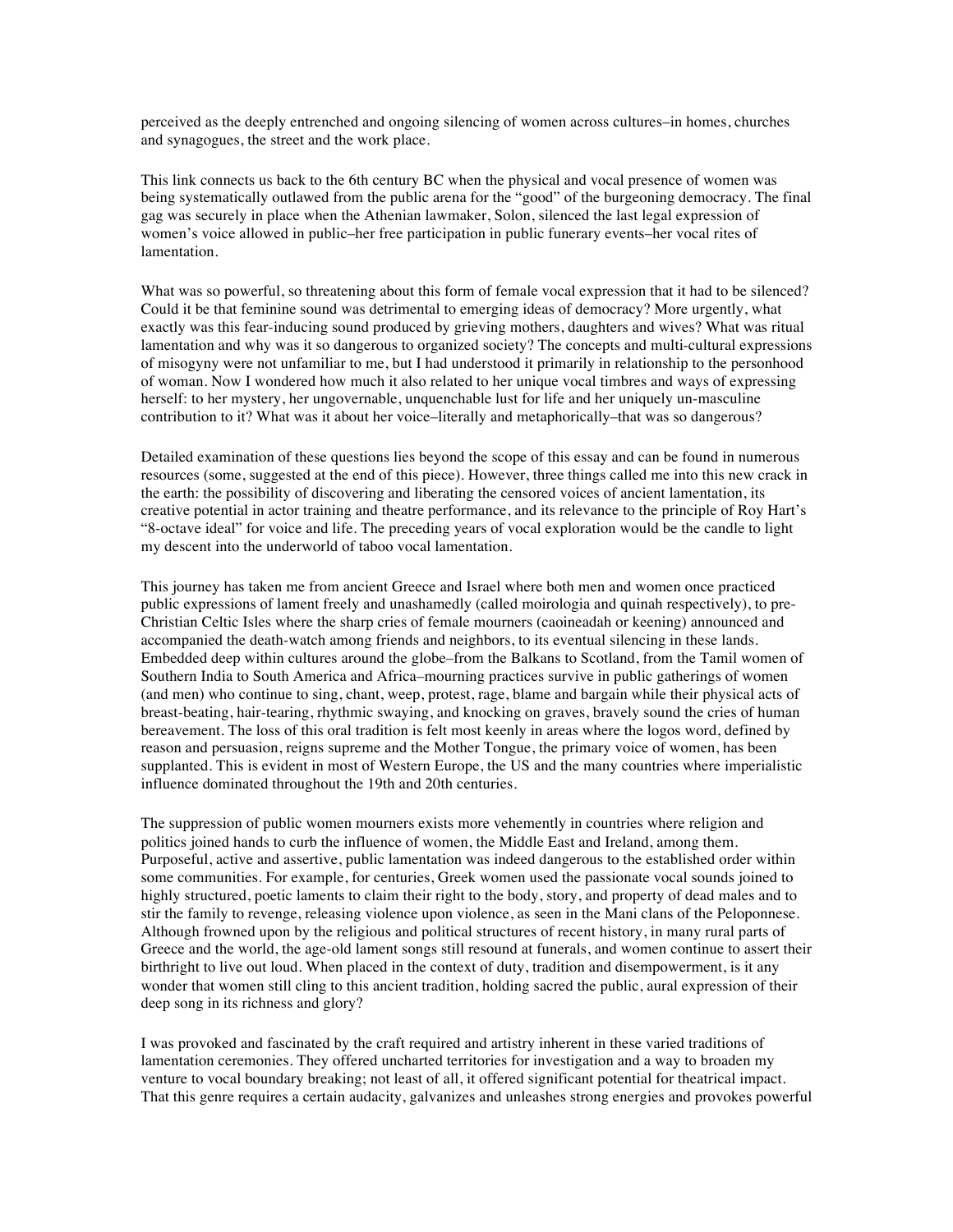responses in the listener–in a way no rational argument can hope to accomplish–all became stellar reasons to pursue its voice, unearth it, and return it to the vocabulary of modern life and theatre.

The artist never really knows. We guess. We may be wrong, but we take leap after leap in the dark. –Agnes de Mille

The early stages of my research were governed by the written word, including an array of academic writers, ancient Greek plays and poetry, the Old and New Testaments, modern fiction, films, ethnic stories, indigenous musical styles, and interviews with foreign-born friends and students from lamenting cultures. I quickly learned that, despite the range of resources available about lamentation, aural models of it are scarce; its beauty and terrors lie submerged beneath mountains of the written word. My search would demand a deeper descent into the intuitive muck of creation if I was going to unearth the particular sounds, melodies, timbres, rhythms and structural forms of lamentation across cultures, physically embody them, and give them voice.

To that end, I initiated a formal time of study with a game and gifted group of MFA actors (Brandeis class of 2002), with two years of extended voice work to undergird our venture. Their third year of voice training provided an opportunity to branch out from my established pedagogy; and ritual lament seemed like a solid training opportunity for all of us.

In this familiar environment, I led the graduate actors (and they led me) through explorations of the physical life, sounds, images and stories I had culled from a wide variety of descriptions and snippets of samples. We worked with personal, metaphorical and theatrical scenarios. They sang, wailed, howled, barked and sobbed out original responses to my novice offerings. Guided by ancient Greek structures, we explored group aspects of lament, working with antiphony, drones, soloist with choral support and free improvisation. We played with vocal ornamentations and timbres and musical elements found in ethnic and non-western vocal traditions, many of them familiar from my previous forays into ethnic music. All found new application when incorporated into lament. For example, we practiced singing slightly up from the note, a method used in Russian peasant singing, or singing in the high, light head voice, familiar in Japanese female singing. To find the "cacophonous" quality of lament, we practiced singing off-key, using a known melody to contain us. We explored the provocative sounds available in the cracks, peeps and register breaks of the voice. In doing so, we developed new listening skills, expanded individual vocal expressiveness, and exploded formerly held beliefs about what constitutes "beautiful" music making. For my part, I found a bridge to the ancient sisterhood of the female voice and secured my commitment to wander further from established assumptions about acceptable theatre voice work.

The occasional stumble defined new learning opportunities. As an example, it quickly became apparent that the emotionally available, highly sensitive actor needed stronger structures than I provided in the early stages. Emotional reactions would, of course, arise in response to the evocative music that we were making, but they were never "manufactured" or encouraged for their own sake. Avoiding personal histories, or theatrical events that mirrored them, was important for the willing lamenter and led to establishing metaphor as the foundation for the work. Additionally, an ethic of self-care became fundamental to protect the over-eager. The work was exhilarating and, I believe, deepened the intimacy among the group as we explored this terra incognita together. Fumbling about together deepened our trust for each other and respect for the value of our mutual pilgrimage.

These were baby steps, but from this work I developed a template that could be used to invite interested parties to accompany my own odyssey into the world of lamentation. In my experience, the absence of effective vocal lamentation expressed in theatre productions was evidence that many actors and directors were uninitiated in the process and possibilities of this style of communication and were, more than likely, even a bit intimidated by its power and force. As an actress in mainstream theatre, I had always been unsure how far I dared go in a given rehearsal or performance and without a structure, form and permission to support me, I seldom dared to push the limits. I have often heard this dilemma recounted by other actors.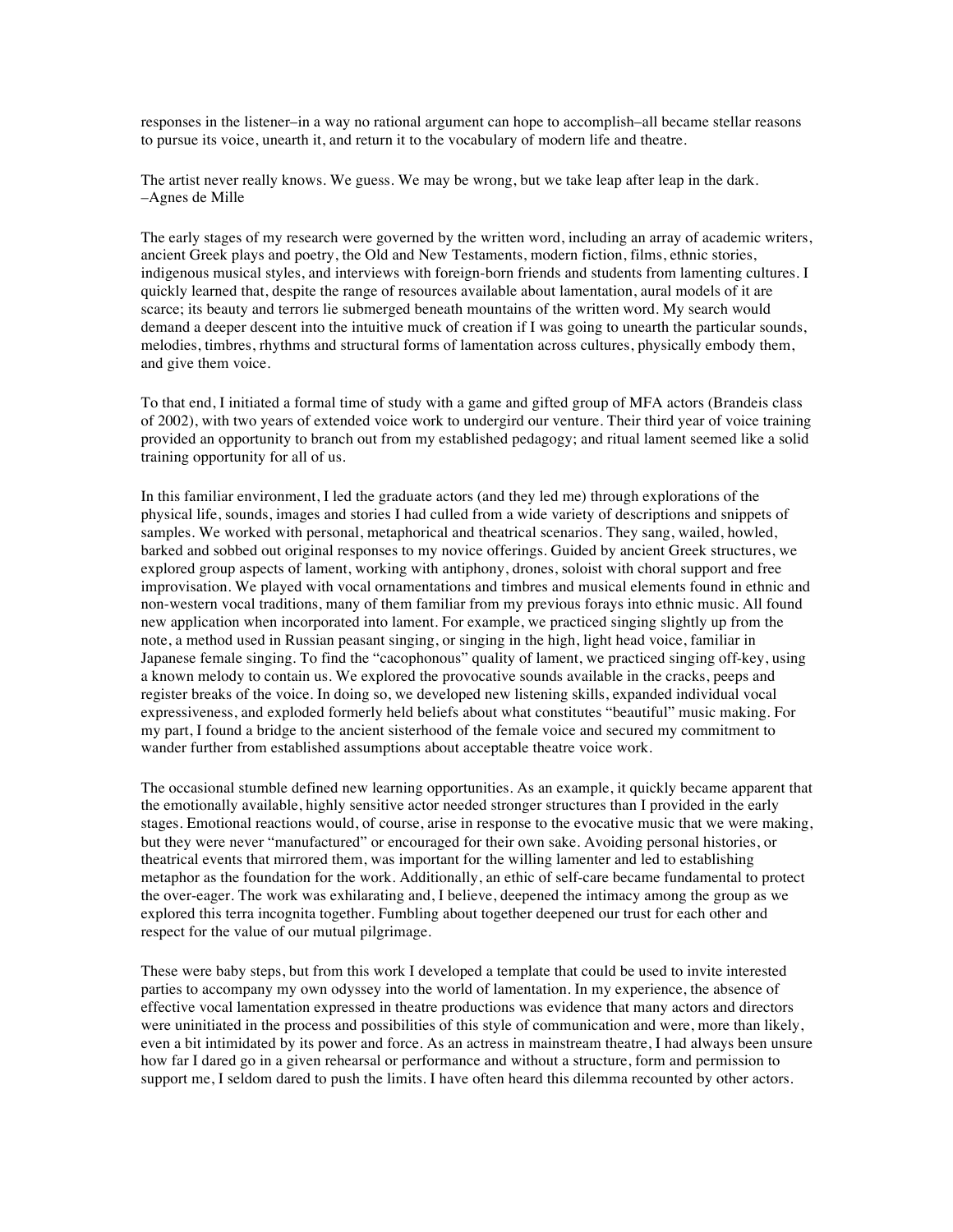So, offering my investigation to colleagues in the theatre to assess their appetite for lamentation seemed like a natural next stage in the journey.

The theme of the 2002 Giving Voice Festival in Wales, UK was the 'voice politic'. This international festival provided an appropriate setting in which to introduce my approach to lamentation to theatre practitioners. This inaugural 3-day workshop, and those that followed, validated the importance of this work within the profession and confirmed my conviction that others would find the realms of lamentation personally invigorating, vocally challenging and applicable to theatre training and production. Equally true was the larger belief that by exploring lamentation practices and sharing our deep songs in community, we could awaken a visceral connection to our ancient stories and stir a desire to enlarge the too-small images we often hold of ourselves. Dangerous voices…indeed!

## Wisdom comes to us in fragments. –Aeschylus

Early in my process, I discovered an invaluable lesson: the array of lamentation languages is only one side of the coin, since heightened vocal expression takes many shapes. Flip the coin and along with the sobs and howls of rage and desolation, blame and bargaining, live the cries and shrieks of euphoria, exultation, and blessing. These, too, open the voice, body and imagination of the would-be lamenter, giving a needed balance to the darker world of lamentation. And so I broadened the scope of the work to more actively embrace the joyous side of ecstatic voice.

This understanding of the two-sided coin was reinforced by the Hebrew expression of complaint and lament viewed through the Biblical Psalms, which also suggested valuable insights into structure. Unlike the capricious gods and goddesses of the neighboring Greeks, the Hebrews believed they followed a personal God who, upon hearing their voices, would ultimately deliver justice and mercy. This invited a noholds barred verbal exchange with their God. The passion and vehemence of their lament songs were considered an act of worship. The form of these complaint psalms, however, is not one of unboundaried rage and anger. As evidenced in Euripides, Medea, and through the ages to the cyclical blood feuds recorded among the Mani clans of the Peloponnese, a limited focus on vengeance and retribution isolates the aggrieved and unleashes powerfully destructive forces.

Lament psalms characteristically move from a vigorous expression of outrage or complaint, to petitions, and then to an expression of personal pain. This progression eventually resolves into rejoicing and thanksgiving for God's past faithfulness and, even while in the throws of anguish, hope for the future. This structure provided an emotional evolution for the grieving process, thus preventing them from getting "stuck" in an endless cycle of anger or self-pity. In conditions of anguish, this process may have been repeated time and time again, but the initial vocal, emotional dissonance always found harmony in the hope of awaited rescue.

As we navigate the territories of lamentation today and apply it to actor training and production, this ancient structure, developed by these nomadic people of the Middle East, reminds us of the need for balance. Like most explorers, we search the mysteries and chaos of the darkness in order to serve a larger goal–that is, to ascend and give form to the truths we discovered there.

In the next section I will suggest components of lament and a few guiding principles for developmental exploration. With regard to the voice, I will offer an overview and a palate of vocal sounds without attempting to describe them in detail. Trained voice users will have their own methodologies for accessing the voice and I will leave this to each one's particular understanding of the voice. I will use the terms exercise and inquiry interchangeably to describe exploratory approaches. I do not intend to suggest that what I offer is the right way, it is an evolving approach that emerged from ten years of studio work with theatre practitioners and curious participants from a wide range of nationalities, ages and experience. And while I believe it has elements that will serve interested parties from many backgrounds and sensibilities, the primary guidepost for me continues to be its application to actor training and theatre production. My approach to practice and training remains an investigative process; there is no formula.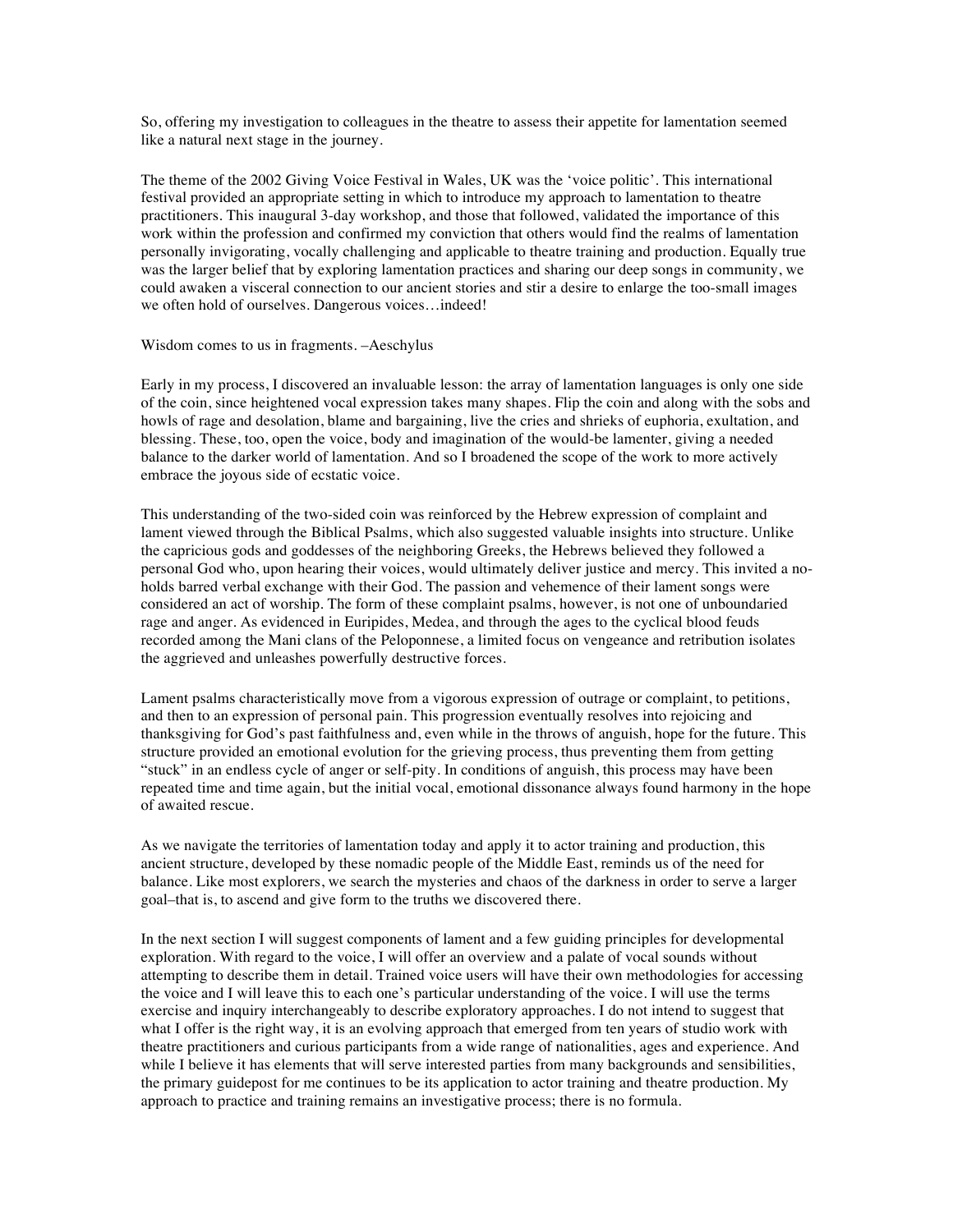Part 2: Guiding Principles for Exploring Ecstatic Voice and Lamentation The soul's joy lies in doing. –Elenora Dusa

## Primary Sources

I have chosen not to introduce available primary samples of lamentation early in a workshop setting, as I want to avoid limiting the participants' unique vocal and imaginative responses. We work from a blueprint consisting of basic principles including: a wide variety of timbres, placements and ornamentation; traditional and imaginative metaphors and visual pictures; social norms and commonly used musical structures. Guided by this template, the novice lamenter will discover his particular path to lament. Without fail, each working situation results in stunning and original improvised compositions. Starting from the standpoint of asking questions rather than providing answers, I save listening to primary source examples for the end of the workshop.

### Journey in Myth and Metaphor

Due to the heightened nature of ecstatic voice and its application to lamentation, I have found that placing the work solidly within a theatrical setting serves a very important purpose. For the participant who has some trepidation about the personal nature of the work and concerns about the potential for invasive psychological tampering, framing our explorations as a mythological and metaphorical journey offers reassurance because imagination becomes the resource material rather than excavating personal misfortunes. In much the same way that the center circle of the ancient Greek stage was a sacred space to be tread upon carefully, so the work of lament invites special treatment. Giving voice to deep wellsprings within may be therapeutic at times, but it is not therapy. Establishing a "sacred" space within a framework of storytelling plants our feet on solid ground while, at the same time, freeing us to soar upward.

Like Odysseus, we, too, have encountered hardships on our journeys "home" to the deep song of lament. Our starting point becomes an active, private reflection upon this odyssey. For example: What mountains, waters or plains did you cross (e.g. literal: the Appalachian mountains, or metaphorical: mountains of fear, the waters of self doubt)? Whom did you leave behind (loved ones, responsibilities, unresolved conflicts, or the "critic" that prevents personal growth process)? What sacrifices did you make (emotional, personal, financial, logistical)? What "siren" called you to this place (new adventure, a retreat for self-care, a need to howl, laugh and shriek in a "held" environment, or the mystery of unknown yearnings)?

I agree with Frankie Armstrong's compelling assertion that singing is the birthright of all. To that, I would add howling, sobbing, raucous laughter, screeching with ecstasy and moaning our sorrows. Many of us have lost touch with these harmless sounds so integral to our health and wellbeing. Like La Loba, the wise old woman who wanders the earth collecting bones, the lamenter also has "bones" to sing over and breathe back to life. According to the myth of La Loba, when she had gathered enough bones, she revived them with singing and witnessing until, transformed, they were able to move back out into the world alive and whole again. Developing a working relationship to the components of lament, within a controlled environment, offers men and women the opportunity to sing over the bones of their lives–the hopes deferred, the abandoned dreams, the disappointments–and, in the process, renew their vitality (See Suggestions for Exploration). Because it is deep, personal, and occasionally precarious work, our approach requires a healthy dose of humility and self-awareness, the permission to work at our own pace, and a theatrical scaffolding to support us.

## Components Of Lament

# Free Air: Breathiness

One problem I needed to address before I could successfully share the lamentation work with others was how to facilitate a safe, but expeditious, journey to the vocal edges inherent in lamentation for those participants inexperienced in the practice of extended voice. Many elements of Roy Hart extended voice work have been valuable.

The use of free air, or breathiness, is one example. In the lament workshops, I have found that it serves two essential purposes. First, vocalizing with an abundance of breathiness stimulates and connects the vocalist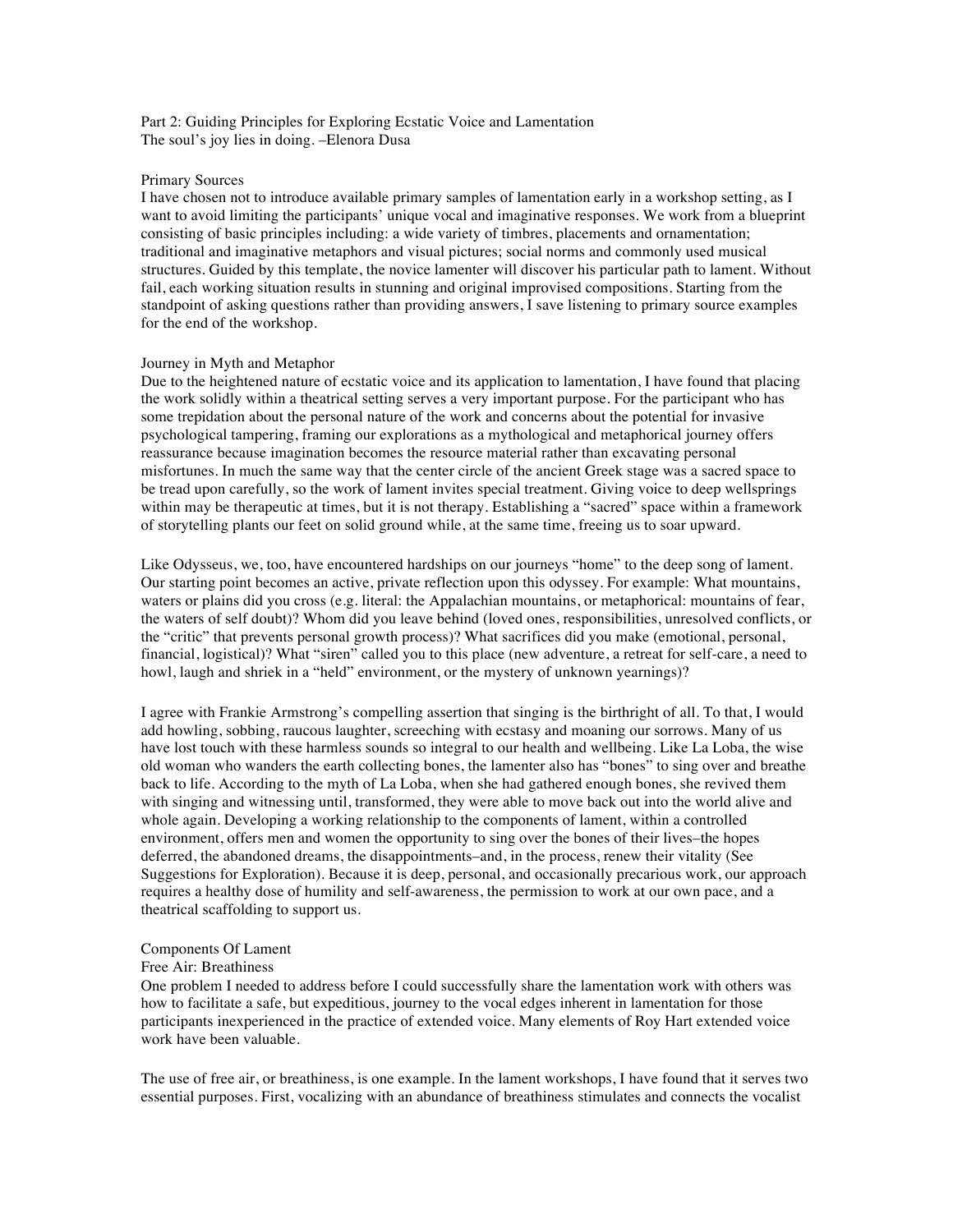to her breath by inviting its generous release and replenishment. Second, singing with free air helps melt tensions, whether they result from anxiety or an established pattern of vocal push or strain. An attribute seldom encouraged by traditional Anglo-American theatre or musical voice training, breathiness invites access to the soft, vulnerable qualities of the voice and subtly invites the singer into both physical and emotional states of release. Combine the warming, releasing and healing qualities of free air and it is easy to imagine its value as a stepping-stone to ecstatic voice.

Additionally, I apply this free breath to vocalized images of cooing, sighing, mountain winds, the child-like timbre of a disembodied head resonance (think Marilyn Monroe without the sex) and the airy quality of the flute. These sounds prepare the singer to play with the flutter-like, unstable pitch fluctuations evident in mourning practices. Taken a step further, when connected to rhythmic breath inhalations and images of sobbing, these breathy sounds open a gateway to the high pitches of anguished weeping, eruptions of wailing, and the "Greek screams" written into ancient tragedies (such as the familiar, "aiee"). Connected, unforced, free breath is a starting point for the limitless range of colors invited by lamentation.

#### Sound Stands Alone

In actual fact, the soundscape used to create expressions of mourning is emotionally neutral, and can be explored purely for pleasure and discovery. Freed from expectations to emote, each student is able to gauge her own readiness to enter the risky territory of full imaginative engagement when intentions, actions, and strong points of view are added later in the process. Further, the actor is encouraged to side step those hazards caused by forced emotionality, namely squeezing or pressing the vocal mechanism.

…laughing and crying / you know its the same release

## –Joni Mitchell

# Laughter

Laughing is a cornerstone of my personal approach to all voice work. It engages the breathing muscles and warms the voice. Laughter calls us into play, fosters a genial, sharing atmosphere, softens our overachieving inclinations, and helps create the empathetic, communal space so crucial for "holding" the work of lament.

We all know how to laugh; there is no right or wrong way. And its anarchic quality makes it a good partner for lamenting. From the beginning, I have used it as a way into sobbing. Early in the process the actors learns that, with little more than a change of point of view, the same sounds associated with laughter and joy become sounds of anguish, grief and rage–the reverse being equally true. Listening with eyes closed establishes that, without visual clues, it is often impossible to distinguish sounds of sorrow from sounds of hilarity, further reinforcing the assurance that it is not necessary to experience extreme emotions in order to practice lamenting.

#### Shifting Points of View

The voice is only one element in the story-telling process; context and physical gestures will greatly assist the lamenter's intended purpose. For this reason, I invite the actor to explore point of view shifts in the earliest inquiries, one of the first being laughing/crying. We will continue to shift points of view as we explore all other vocal components. It does not matter whether the actor is moaning low in the chest resonance, ululating high in the head resonance, or exploring broken sounds, I continue to reinforce the power of the point of view as the primary source of communication, not emotion.

#### Group Work and the Issue of Vocal Fatigue

Another challenge is that many colors of lament are placed in and around the passaggio, the transition area ("gear shift" or "break") between the chest and head voice. This area offers a rich palate of sound possibilities, but because it is a part of the voice frequently avoided (even by trained professionals), the vocalist may tire quickly. Additionally, bright, high-pitched "feminine" sounds–in both women and men– are a prominent vocal feature of lamentation. These, too, can be tiring, but because they are also exhilarating, many participants would work in this area for prolonged periods, if allowed. It is important to limit the amount of time devoted to any given area of vocal exploration to avoid preventable stress.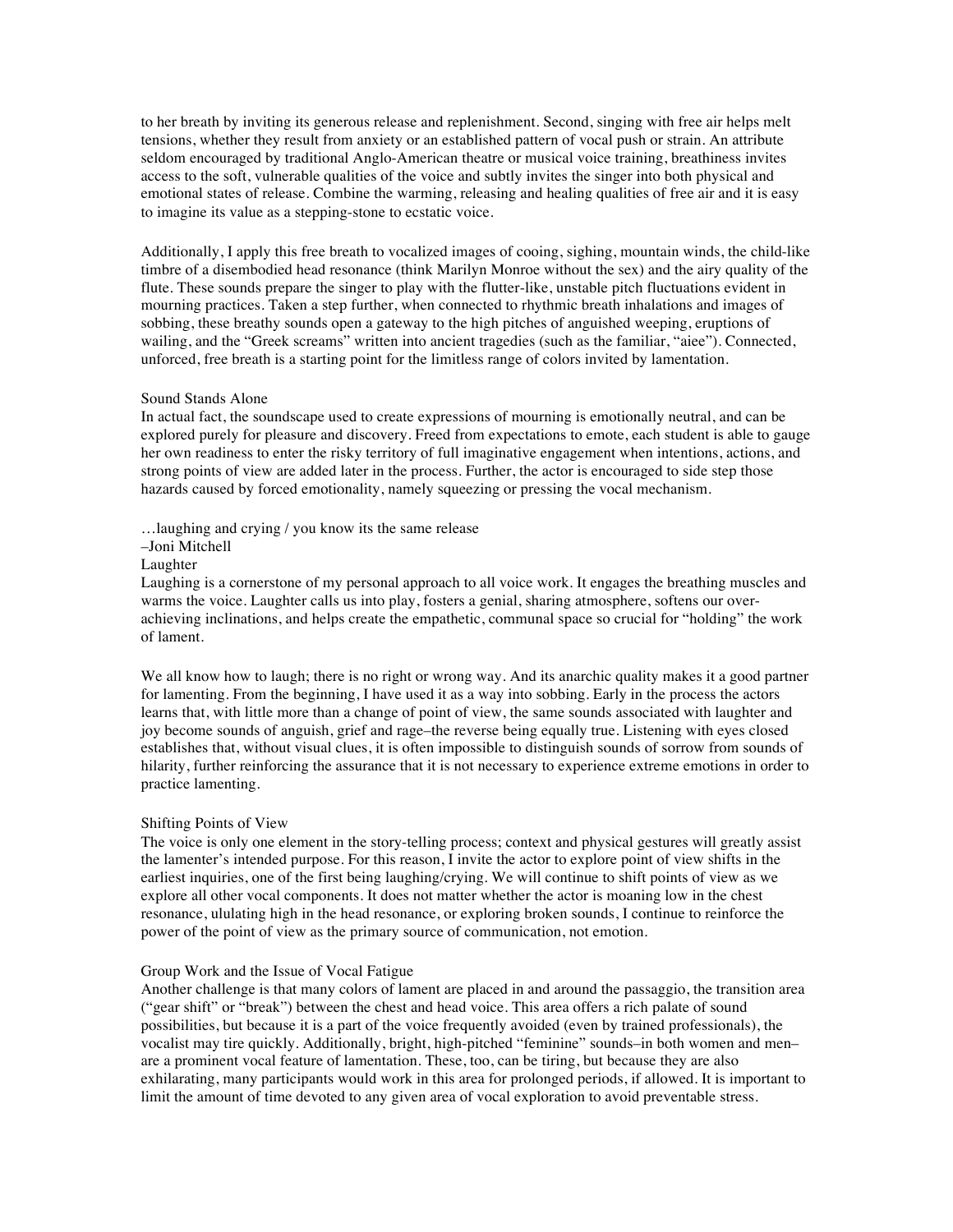I remind participants that it is natural to tire when exploring a new or different kind of vocal/physical expression. Experiencing fatigue at the end of a session is neither a sign of damage nor a signal that the participant has worked improperly. When extending the usual mode of voice work, the student may, indeed, not always work in a "clean", perfectly healthy manner. I believe that it is possible to be too careful and that, in order to embrace the boundaries of any work, we have to be willing to falter and flail a bit. Vocal damage results from repeated misuse and a few miss-starts will not produce lasting effects. I also reinforce to the participants that they are the custodians of their process; they are working for their own personal interests and growth and are free to limit participation in whatever ways they feel necessary.

When the participants enter into small group work, I suggest that they work with the vocabulary of sound that they are able to produce fairly easily on a given day and save the less accessible sounds for another time. This helps avoid potential problems for the over-eager who may be inclined to force the voice to generate sounds before the body and psyche are able to support them.

It is also important to note that since most of my workshops range in number from ten to twenty (or more) participants, they must be cautioned not to "compete" to be heard in the large group; this is a subtle and often, unconscious impulse. It is best to avoid a prolonged interval of large group work. I prefer to introduce elements of lament vocabulary, allowing the group to explore them as a whole, and then break into small groups for further experimentation, incorporating the established vocabulary in relationship to others. Consistently placing the various vocal aspects of lament into a structure, with communication at its center, reinforces the active and communal characteristics of lament while providing short resting times when the group is listening and witnessing the explorations of others.

# Whole Voice Playground–Warming Up and Preparation

The Fundamentals

Playful warming up body and voice in preparation for lamentation include:

• loosening and softening the body; grounding legs and feet; opening ribs; releasing the pelvis and engaging the abdominal muscles

• integrating sound and breath: panting, light and dark breath; toning, sighing, warming, glides and glissandos; easy exploration of range and timbres of the voice, i.e., what's readily available?

• chuckling, laughing, guffawing

• warming up different resonating chambers

## Registers, Resonance and Timbre

For simplicity, when referencing vocal registers, I will use the familiar terms head voice (including soprano or feminine sounds in both women and men), and chest voice to describe the area of the voice used primarily for speaking by both men and women. Despite their subjectivity, I will rely upon commonly used words for qualities of resonance and timbre–light, soft, dark, warm, bright, nasal, and so on.

## Breath

Beyond our dependency upon the breath to carry vibrations of the voice, the sound of breath itself can be exploited for aesthetic and dramatic effect. It serves as a rhythmic component or, as mentioned above, as a source of aural color (dark breath or light breath).

## Spoken, Sung, Chanted and Declaimed Voice

Used in combination and in a continuum, the lamenter blurs the boundaries of these vocal alternatives, leaping or gliding from one to another, exploiting one element or blending them, as he is inspired. For example, in heightened moments, spoken text expands to declamation or sung sounds. The ecstatic eruptions of the ancient Greek scream flow more organically from the vocal energy behind declaimed text than from conventional delivery.

## Babble

Before the lamenter works with scripted language, we explore moving through the elements of lament vocabulary by employing our own invented "babble" language and combining it with intentions and points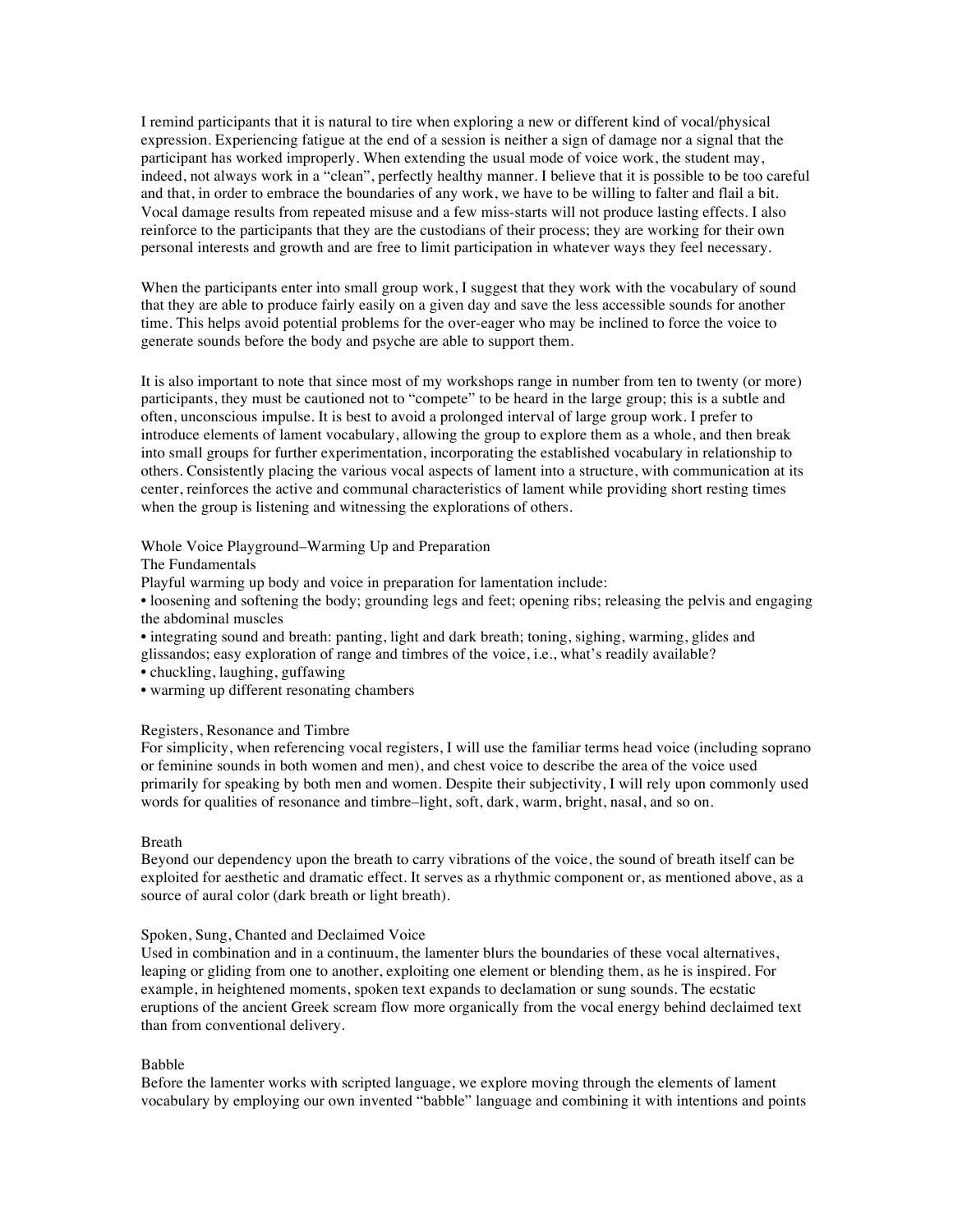of view. I use the term babble to describe any variation of spoken, chanted, or sung sound released on a stream of changing vowel shapes with consonants added to imitate language. Often referred to as "gibberish", the babble stream takes on a resemblance to language when it is influenced by the speech rhythms that flow naturally from intentionality and points of view. Unhindered by literal, logos words and their contextual meaning, the actor is freed to bypass the intellect and express from a more primal state.

#### Imagery

The use of animal imagery is common in traditional laments. The wide variety of sounds emitted by birds are wonderfully provocative–from high, light cooing to dark, screeching soprano qualities–so I include this imagery in the vocal explorations. Poetically, wolves represent those on the outer margins of society, the outlaws, and are frequent images found in Greek poetry depicting this status. Archetypically, the howling wolf calls to the disenfranchised loner in our psyche. For men and women, howling like wolves offers inspiration and open throated access to strong, free colors in the voice. Additionally, access to resonance colors though the imagery of dogs barking and bears growling holds a central place in my approach to the work.

## Singing Off Key

For most of my workshop participants, the notion of singing "off key" is an easily recognized departure from the norms of western musical standards, including our cultural assumptions about tuning, melody and harmony. However, because it is difficult to communicate the emotional dislocation of grief or outrage on the beautifully sung harmonies to which our ears are accustomed, I exploit singing off key as an effective means of embracing the dissonances involved in certain aspects of lament. By establishing a melodic line, the singers can explore bending it musically and blending dissonances with others. This simple inquiry forms the basis for a number of vocal inquiries that follow.

## Call, Cries and Clamors

Calls are generally full-voiced expressions directed to animals, humans and divinities. Herding peoples create individual calls "understood" and followed by their flocks. In the human realm, we recognize them from the stentorian quality of the train conductor's "all-aboard" to rural calls summoning men to their labor. The heart-stopping beauty of the Muslim call to prayer echoing across city streets is another example. Cries express the full range of ecstatic sounds emitted by an individual. They include a range of whoops and yips of both joy and anguish. Wavering, high-pitched cries called ululations are commonly heard throughout Africa, the Middle East and parts of India. These utterances, emitted in worship and secular celebrations, are also used in war cries. Clamor describes multiple cries of a group. The power of three or more wailing women crying out in pulsing, high pitched, dissonant sounds affirms the potential of this "weaker vessel" to ignite revenge and violent reprisals within her community. Equally powerful is the danger suggested by the clamor of male voices rising in war cries or public gatherings of protest.

#### Open Hearted Chest Resonance

This timbre of this sound is most often found in the ethnic singing styles of Eastern Europe, Slavic people, and the Middle East. It is a strong, open, free sound. The quality was developed, in part, from calling across mountains and fields, as it carries well. The singing group Kitka and a wide ranges of traditional Balkan music magnificently render this particular resonance. It requires an open throat, full body connection, strong breath support and deep physical relaxation. When applied to this vocal quality, ornamentations broaden the lamenter's vocabulary.

## Strong Feminine / Soft Feminine Sounds

Working with strong feminine sounds in all accessible parts of the actor's head range is both empowering and energizing. It is also an important element in our vocabulary. Once the actor has warmed up her voice, the possibilities in this register are limitless. Hooting and howling in the higher pitches (the OO sound helps locate it firmly on the hard palate) opens easy access for many women and men. With the hoot/howl, explore adding strong pulses and sob qualities; alternate these with light, soft soprano sounds for variations.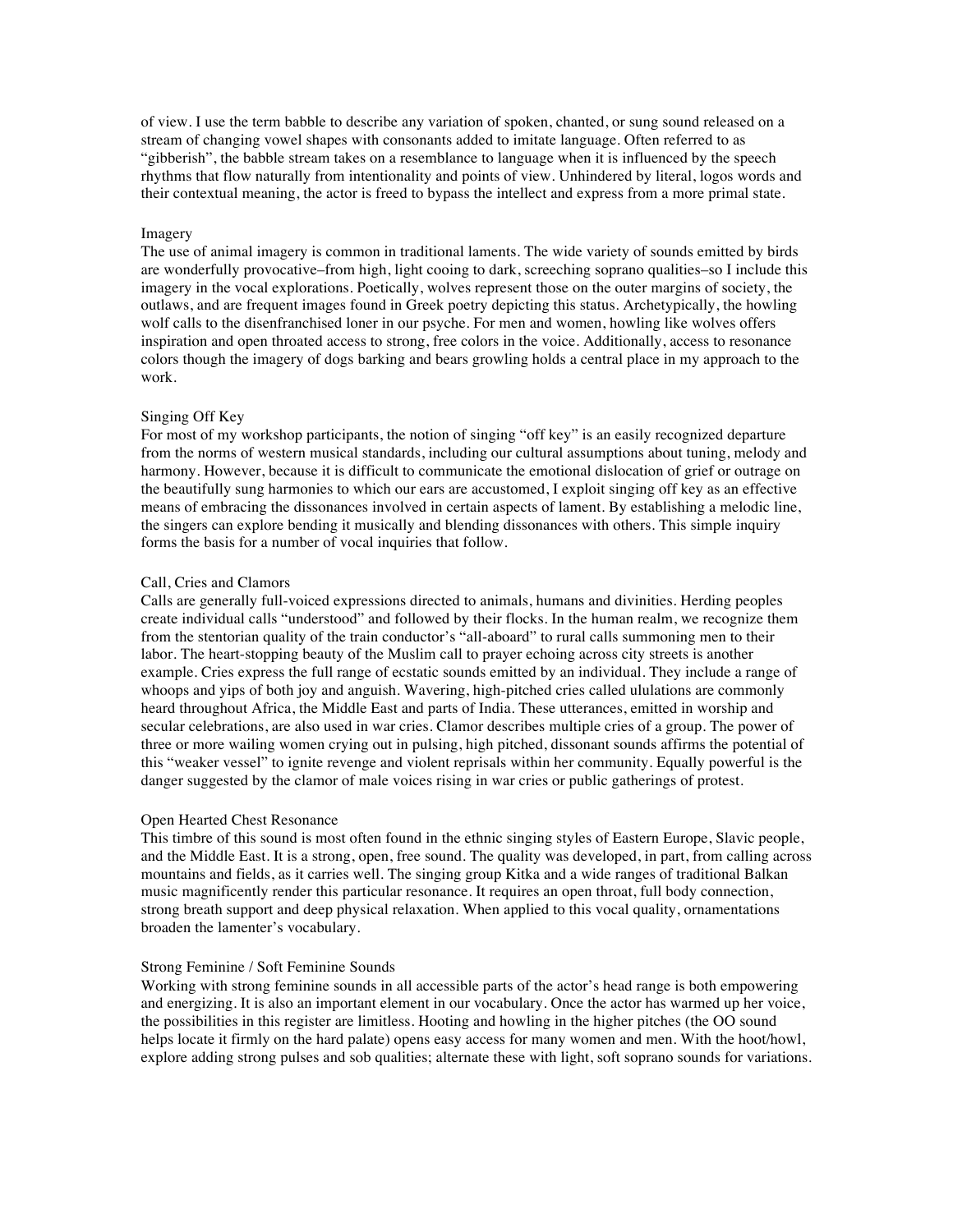Within the strong feminine placement lie a plethora of heart-rending, evocative and sometime terrifying sounds. Vocalizing in these tones gives meaning to the term "dangerous voices", exposing the potential power within the women (or men) releasing them. It is an anarchic, unruly place, and harbors cries, shrieks, whoops, calls and ululations. It also generates energy in the room like no other vocal quality!

The counterpart to the strong feminine is the soft feminine; it encompasses the same placement and same notes as the strong feminine, with less volume, and more free air. By adding cooing, soft sobs (pulses), a wavering pitch, or babble language, the lament takes on a vulnerable quality oppositional to the power displayed above. Adding small, broken sounds to the soft feminine is effective and, for some, easier to sustain. For both men and women, this color is often the denouement of a full-throttle lament, the calm after the storm.

## **Ornamentations**

Vibrato is an ornamental aspect of the sung voice, although not considered so in western or bel canto style singing, and therefore, I invite the vocalists to exchange vibrato for straight tones as we explore sung sounds. When the many varieties of vibrato are added as ornamentation, our vocal vocabulary is immediately enlarged. The high-pitched, forced vibrato is one example. Often heard in cries and clamors, it heralds an array of ecstatic noises and can be expanded further by adding vowels and changing registers from chest to head while keeping the strong pulse of the vibrato. (This sound is heard in Native American ceremonies and a range of Asian cultures, among others.) It can be both hauntingly beautiful and deeply disquieting. Combinations of vibratos (also referred to as "pulses"), trills and melismas offer the lamenter colorful choices to express her desired intentions.

Ornamentations common in the ethnic singing and lament traditions of the Balkans, Greece and neighboring countries include variations on the release of the final note in a phrase; they enhance the richness of the melodic line and include:

• releasing the final voiced note in a phrase into a forced pressure of breath;

• releasing the final voiced note in a phrase on sustained, pulsed tone, flicked up in pitch to head resonance, then allowed to fall back to chest range;

• releasing the final sustained note in a phrase into high pitched yips or short screams, quickly cut off at the end.

## The Mysterious Break

Metaphorically, the register shifts in the voice are the locus between worlds, a region where imagination, inspiration and memory live. In this place, both the singer and the song are open to new, often unfamiliar vocal possibilities, as she releases familiar controls of vocal placement. The yodel, used for a variety of effects across cultures, occurs by allowing the voice to move rapidly between chest and head registers without attempting to smooth the transition. It can be sounded powerfully or softly utilized for its own effect or as a passageway for exploration of the break. Variations of the yodel, cracks and broken sounds are highly evocative and effective for expressing pain and rage.

## Polyphonic Possibilities

I use the term polyphony freely to describe distinctly different parts sung in a small group lament. In modern day mourning practices variations within groups reflect different musical traditions, ranging from highly organized to a seeming cacophony of multiple voices. Some consist of a structured, if uncomplicated, melodic line sung by all the participants. Others display a musical line that serves as the hub from which the lamenters improvise and elaborate. Some incorporate an instrumentalist who provides a melody while the voices add varieties of sung words, cries and clamors. In other traditions, one hears a continuum of sung, declaimed and spoken lines, punctuated by sobs, cries, pulses of breath and audible inhalations. To my ear, however, even the cacophonous sounds of raw, unstructured grief carry a unique melodious quality–however loosely one understands that word.

When organizing small group lamentation inquiries, I suggest that each participant choose one element of our vocal and physical vocabulary. For example: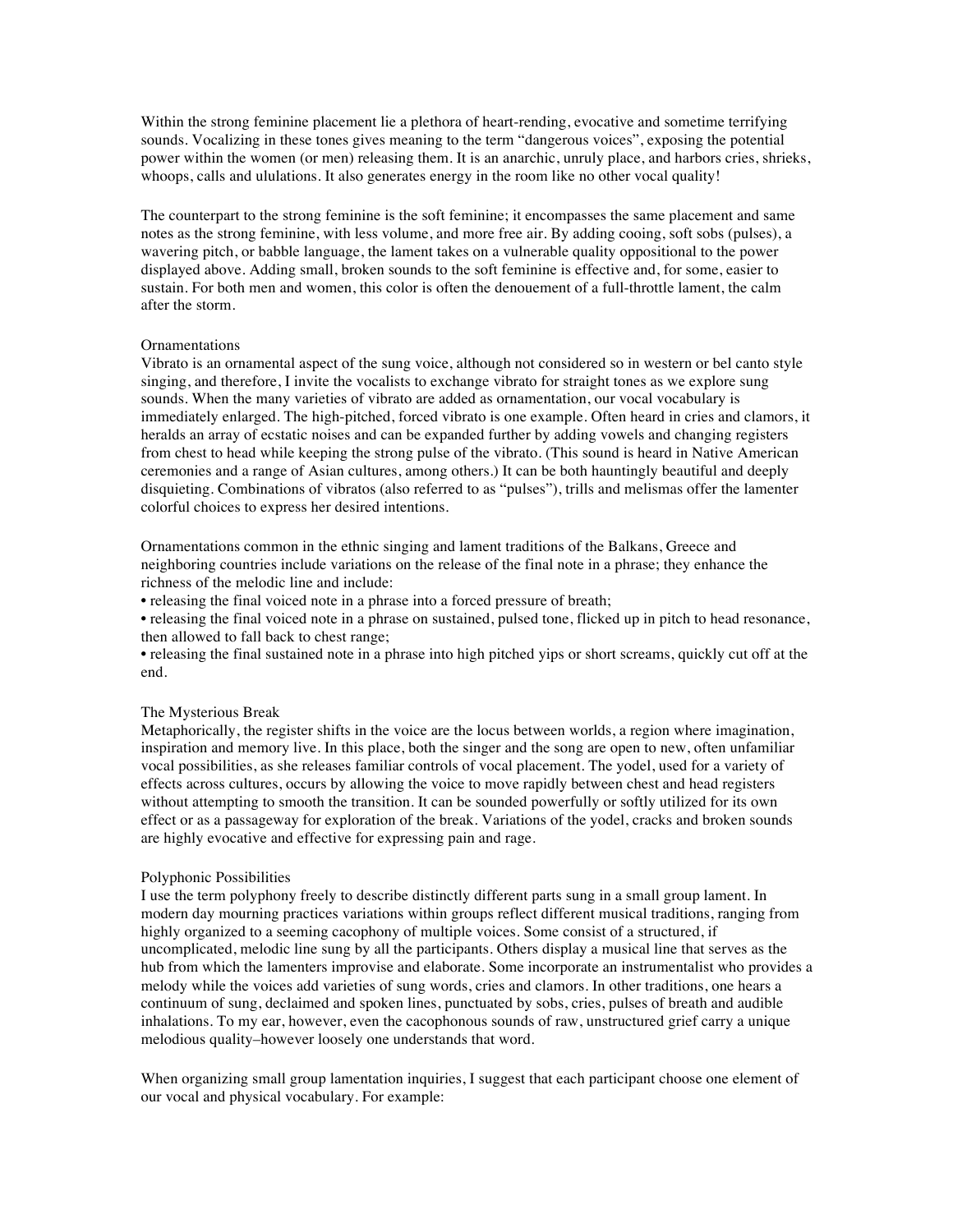• lamenter A, sustains a drone while rocking and swaying

• lamenter B, works with a continuum of soft inhalations released in high, light sob-like sounds while gently striking her chest

• lamenter C, is the "soloist" using declaimed babble erupting at irregular intervals into sobs, cries or ululations, combined with hair tearing.

Within this structure, they improvise a 3-part lament song.

### Drone

With the drone, one voice holds a sustained pitch. At the end of a breath phrase, she may add a subtle ornament, such as a sharp exhalation of dark breath or a high-pitched yip. In a lament, the drone may be used to provide continuous vocal support throughout.

Some Thoughts on E–Motions

Emotions on stage are a tricky business. The pitfalls are well known. Either the actor can't connect to them or falls in love with his own emotionality and indulges them, making the scene more about his emotional life than about telling the story.

For the actor-lamenter it is critical to trust that, unless he is holding on to them, emotions have a life of their own–they move. The Latin root of the word "emotion" is emovare and means, "to set in motion". When emotions arise, and they will, given the sounds and images with which we are working, we must remember that the lamenter need neither encourage nor discourage them; emotions are neither good or bad, right nor wrong, they simply exist. If emotion is allowed to "ride" the sound and affect its color and quality, it will move through; it will either intensify or shift to something else, but it will not get stuck.

As an example, this scenario was borrowed from a recent exploration: The actor begins with a specific intention, for example, "to challenge God about the loss of a missed opportunity". He chooses deep inhalations, breath pulses with high, light sound and babble language as his vocabulary. After a brief time exploring this action, he finds that the inner emotional experience or his intention begins to shift. He follows the shift. The sound begins to reveal outrage; he allows it to grow louder, more guttural, finally building to high pitched shrieking. Again, he follows this path, exploring it freely. Soon another shift begins to move through the actor towards self-comfort (a legitimate action); he explores this action state until it has found fulfillment and suddenly he is, for the first time, weeping freely, grieving the loss while staying on voice. The first part of the journey was necessary for him to contact the sadness under the anger. Regardless of the emotions arising, he kept the "text" moving on the broken sounds and stayed connected to his intention to communicate this sorrow to his partner in the scene, in this case, his God. For some, the lament may cycle back to the start place, led either by the actor's inner life, or side coached by me as a means of helping the actor close the lamentation. Or the lament may find its own organic end point. Throughout the explorations, I do not hesitate to side coach if it seems appropriate to offer suggestions, affirmations, or to question the lamenter's comfort or unease at a given moment.

Listening to and following the internal experience of sound helps the actor avoid forced emoting and keeps him actively present to the journey. He is both act-or and act-ed upon, initiator and receiver. He is never a passive recipient of the experience.

For the actor called upon to express heightened emotions on stage, this ability to "follow the voice" by allowing it to shift and change without controlling it, prevents him from one-note acting, a concern expressed frequently by actors working with heightened

text. When using a script, the playwright has verbally organized this forward movement for the actor. In improvised lament, the actor's ability to balance the both forward movement and emotional expression is enhanced by practice with non-literal, babble explorations.

## Physical Life

Across cultures, specific physical manifestation of grief and protest are easily recognizable. Introducing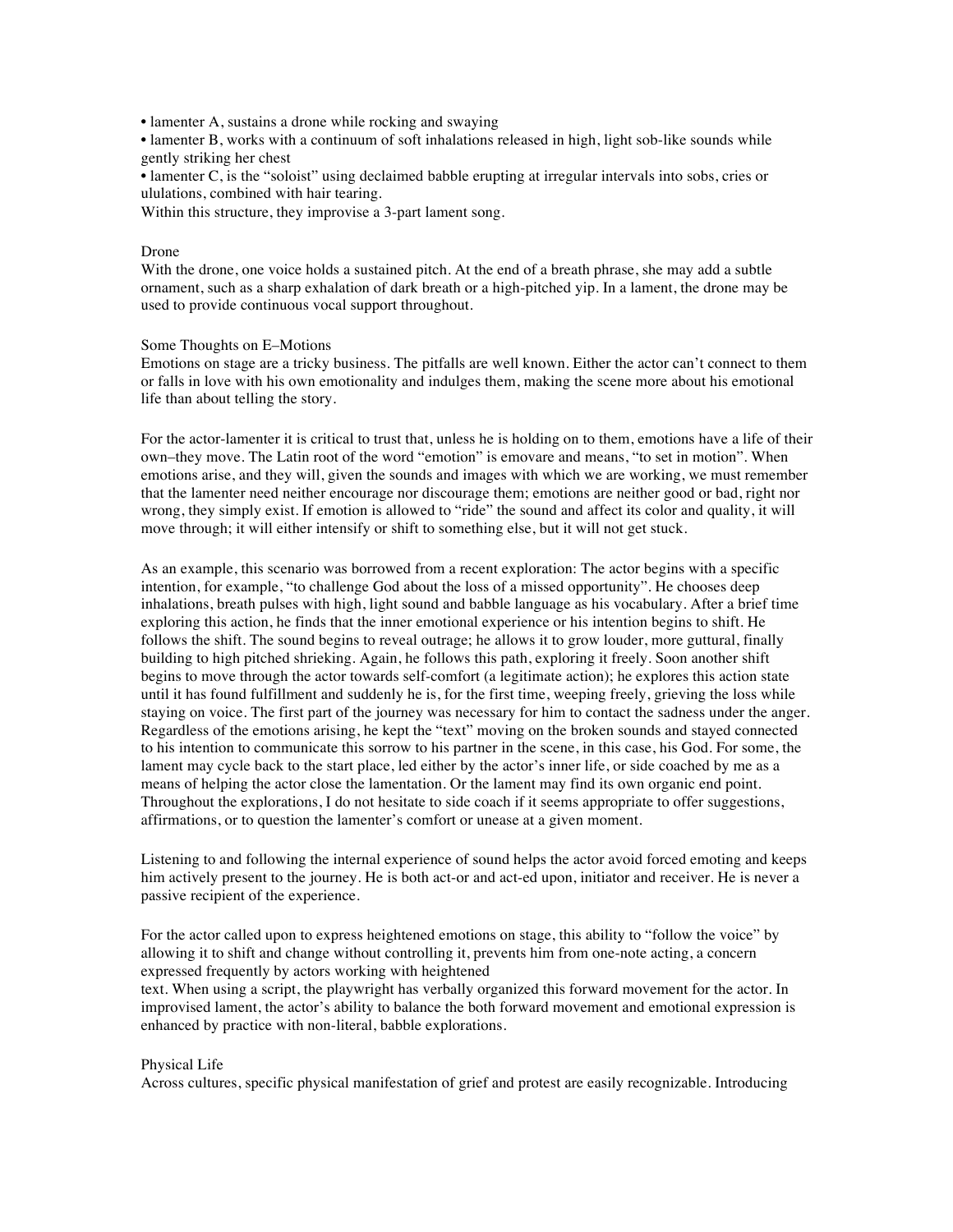these elements to our vocal and imaginative inquiries offers the third facet of the trinity of elements: voice, imagination and body. It gives the actor-lamenter something to do and connects him bodily to his story.

Beginning an exercise with a physical gesture before releasing sound (e.g., gentle, rhythmic breast-beating, hair tearing, swaying, a gentle rhythmic fist-pounding upon the ground), helps establish the corporeal world, but more importantly, by engaging the actor's body, it promotes the free flow of energy fundamental to healthy vocal production. Like the voice, movement patterns will change as the lament story develops, but it is important to establish a physical life at the outset. With regard to theatrical productions, we should not underestimate the extent to which the actor's physical gestures heighten and support the imaginary connection of the audience to the story.

In much the same way that the communal aspects of actual mourning rites draw the grieving one into a supportive and empathetic community where she can find solace, escape isolation, and provide structure for her grief, the same is equally vital in theatrical explorations of this work.

I would like to offer a picture of how this plays out in a theatrical setting. Even working with imaginative circumstances, the lamenting actor may find her emotions swelling to the edge of her capacity to contain them. Through previous instruction, careful side coaching and guided practice, the choral group or witnesses learn to use their voices to draw the lamenter back into the safety of the group by gathering around her physically and over powering her vocally. The lamenter allows others to carry the lament while she regains her balance still remaining inside of and present to the story. Thus words intended to deny or suppress emotions never need be spoken since the lament is constructively shaped by the give and take of the group in their role of supportive witness and guide. Within the workshop setting, it is awe-inspiring to see women and men, relatively new to each other, use this structure to improvise with sensitivity, and to observe the beauty of this age-old tradition alive in the contemporary theatre.

### Suggestions for Exploration

Over time, I encourage participants to work freely with imaginary circumstances or bits of their own stories, invested with metaphor. I do caution lamenters to avoid emotionally explosive and unprocessed situations and events. Some possibilities include:

• lament of the throat (what I didn't say)

- lament of the feet (places I have never traveled)
- lament to raise the dead (a part of your psyche)

• lament of the sirens or lament of the furies (both were marginalized communities of women, feared for the sound of their voices)

• Cassandra's lament (Electra's lament, David's lament (2 Samuel), etc. Use bits of texts and the circumstance of the story.)

Choose an active, intentional reason to explore your lament, for example, to challenge (Self or Other), to chastise (Self or Other), to expose an injustice, to comfort. Even as you set out to pursue an action, your emotions and intentions are likely to shift, evolve and change. Let it be fluid.

## Re-centering, Toning

Re-centering and warming-down is a crucial element in the process; it encourages the actor to shift out of one state and into another. It is done at frequent intervals during a workshop or rehearsal, when finishing one exploration before beginning another, or at the end of a session. Warm-down techniques include toning of all kinds: yawning, sighing, moaning, purring, small glides and humming. These gentle soundings beckon the vocalist back from the edges, emotionally, physically and vocally. In The Way of Woman: Awaking the Perennial Feminine, Jungian practitioner, Helen M. Luke, reminds us that primitive societies understood the importance of creating rites designed to aid transitions from one life activity to another. To the same end, we use toning and re-centering moments as we shift in and out of strong inquiries.

## Tribal Communion and the Land of Memory

As already alluded to, the imperatives within the "tribe" governing rites of lament are varied. Some are